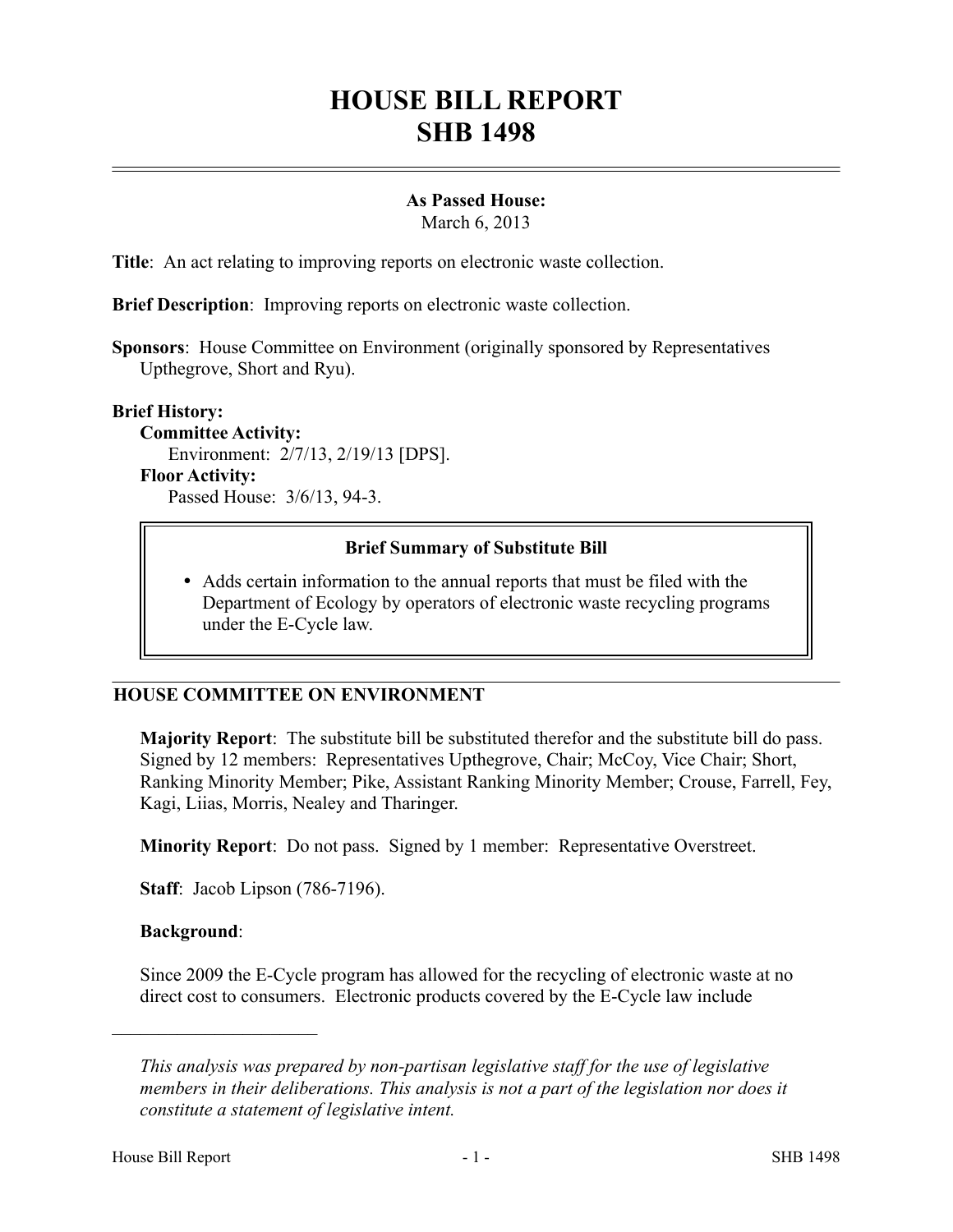televisions, monitors, computers, laptops, and tablets. Accessories such as computer keyboards are not recyclable through E-Cycle.

Under the E-Cycle law, manufacturers of covered electronic products are required to participate in an electronics recycling program. The E-Cycle law allows for the establishment of multiple electronics recycling programs, should manufacturers choose to develop alternative programs. However, to date, the only electronics recycling program that has been established is operated by the Washington Materials Management and Financing Authority (WMMFA), a public body whose creation was required by the E-Cycle law. The Department of Ecology (DOE) oversees certain WMMFA activities, including reviewing program plans and operations, and enforcing provisions of the E-Cycle law. Manufacturers fund WMMFA operations through payments based on a combination of each manufacturer's:

- percentage by weight of electronic products sold in the state ("market share"); and
- percentage by weight of electronic products collected through E-Cycle ("return share").

To determine the "return share" attributable to each manufacturer participating in the program, the E-Cycle law establishes a sampling mechanism designed to produce statistically significant information regarding the brand names collected for each type of electronic product, the number of electronic products collected by product type, and the weight of electronic products by brand name and product type.

The WMMFA and any other entities which operate electronics recycling programs under the E-Cycle law must file an annual report with the DOE. Among the items that must be included in the annual report are:

- the total weight, reported by county, of electronic products collected through E-Cycle;
- lists of recycling processors used by the program, manufacturers participating in the program, and collection services and sites established by the program; and
- the results of the sampling of collected electronics by brand name and product type.

#### **Summary of Substitute Bill**:

The WMMFA and other electronic products recycling programs must include certain information as part of the annual report filed with the DOE. The additional information that must be incorporated into the annual report includes:

- the total weight of collected products by type of electronic product;
- a description of the program's collection, transportation, recycling, and processing methods;
- an estimate of the weight of each type of material recovered after processing of the collected materials;
- an estimate of the percentage, by weight, of materials collected under the program that are ultimately re-used, recycled, or disposed of as residual waste;
- a description of program costs and revenues, including information on the average cost of the program per pound of covered electronic product collected; and
- a detailed accounting of costs associated with program delivery and administration.

## **Appropriation**: None.

#### **Fiscal Note**: Available.